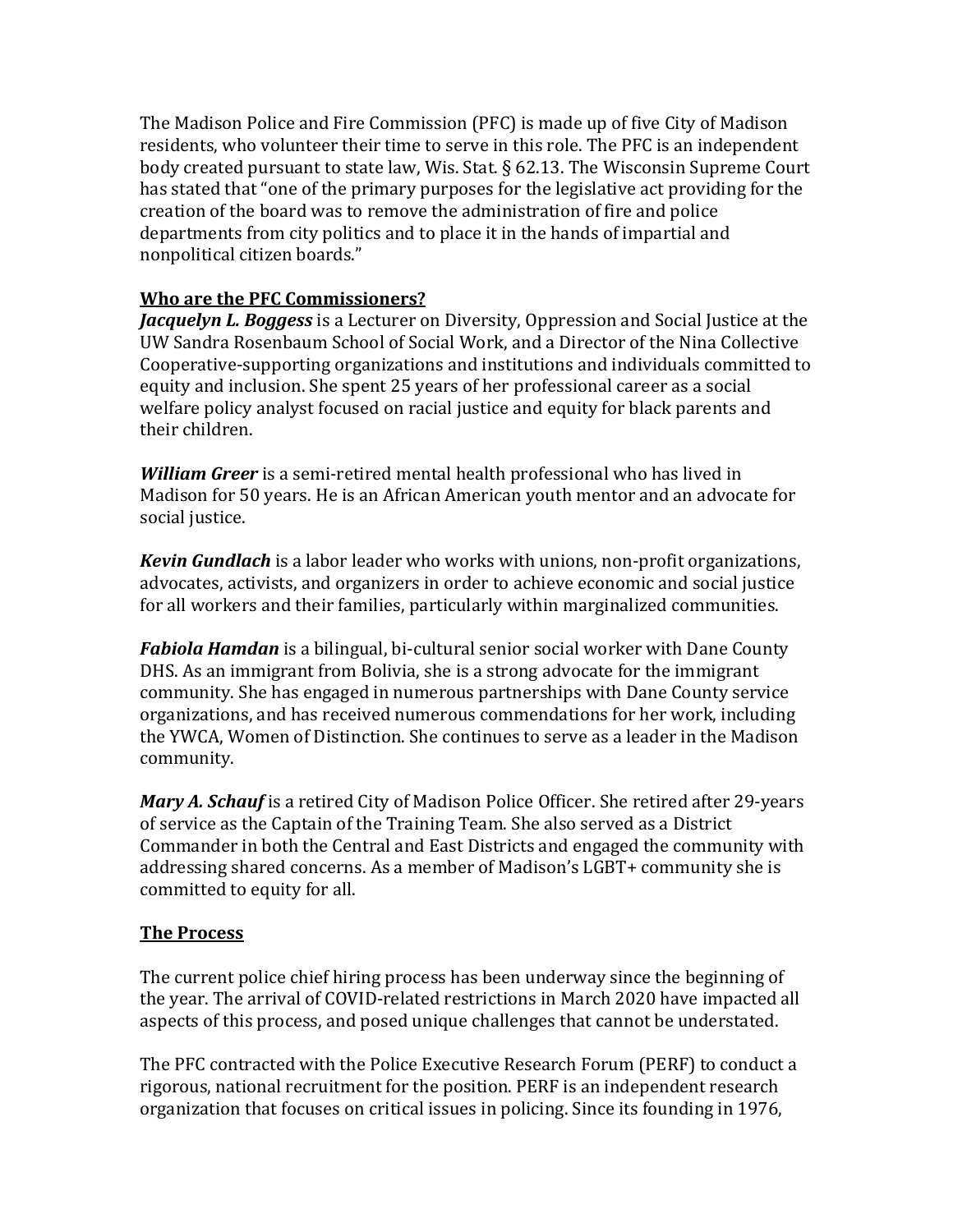PERF has identified best practices on fundamental issues such as reducing police use of force; developing community policing and problem-oriented policing; using technologies to deliver police services to the community; and evaluating crime reduction strategies. One of the most significant appointments a city can make is the appointment of a police chief. For 30 years, PERF has identified the most skilled professionals in the field and has assisted city leaders in recruiting and selecting well-qualified candidates. [\(https://www.policeforum.org\)](https://www.policeforum.org/)

During the planning and recruitment phase, the PFC engaged the public in numerous and unprecedented ways:

- The PFC heard extensive verbal input from numerous community groups and individuals over the course of multiple meetings.
- The PFC worked with Local Voices Network (LVN) for facilitated small group sessions.
- The PFC conducted two virtual Town Hall style meetings.
- PFC members participated in call-in radio programs with WORT and La Movida, a program conducted in Spanish.
- Commissioner Hamdan presented at a meeting organized by LASUP (Latino Support Network) and obtained feedback.
- There was a short community survey published on the City's website with 725 responses.
- An email and physical address were provided for written input.

Using this input, the PFC engaged in the evaluation and deliberation of the candidates who applied for the position. As a portion of the interview evaluation process, a segment was taped for public viewing. The questions for this segment were taken from the public input, specifically from LVN's efforts. LVN has been in Madison since 2019 and is "a unique physical-digital network designed to bring under-heard community voices, perspectives and stories to the center of a healthier public dialogue." LVN works to bring voices of persons who may feel marginalized by process into the discussion. (https://lyn.org/wisconsin) Another question was pulled from the Community Survey that was completed. A PFC member conducted this portion of the interviews for each candidate in the same manner. By taping the process, no one candidate was able to view the questions before their own interview in an effort to maintain equity in this portion of the process.

The PFC remains committed to receiving community input regarding the police chief appointment process. The next meeting of the PFC is scheduled for December 14, 2020, at 5:30pm, and will include a public comment period. If there is insufficient time available on December 14, 2020 to hear oral comments from those members of the public who have registered, the PFC will schedule additional time after December 14, 2020 so that any member of the public who wishes to offer public comment regarding this process can do so.